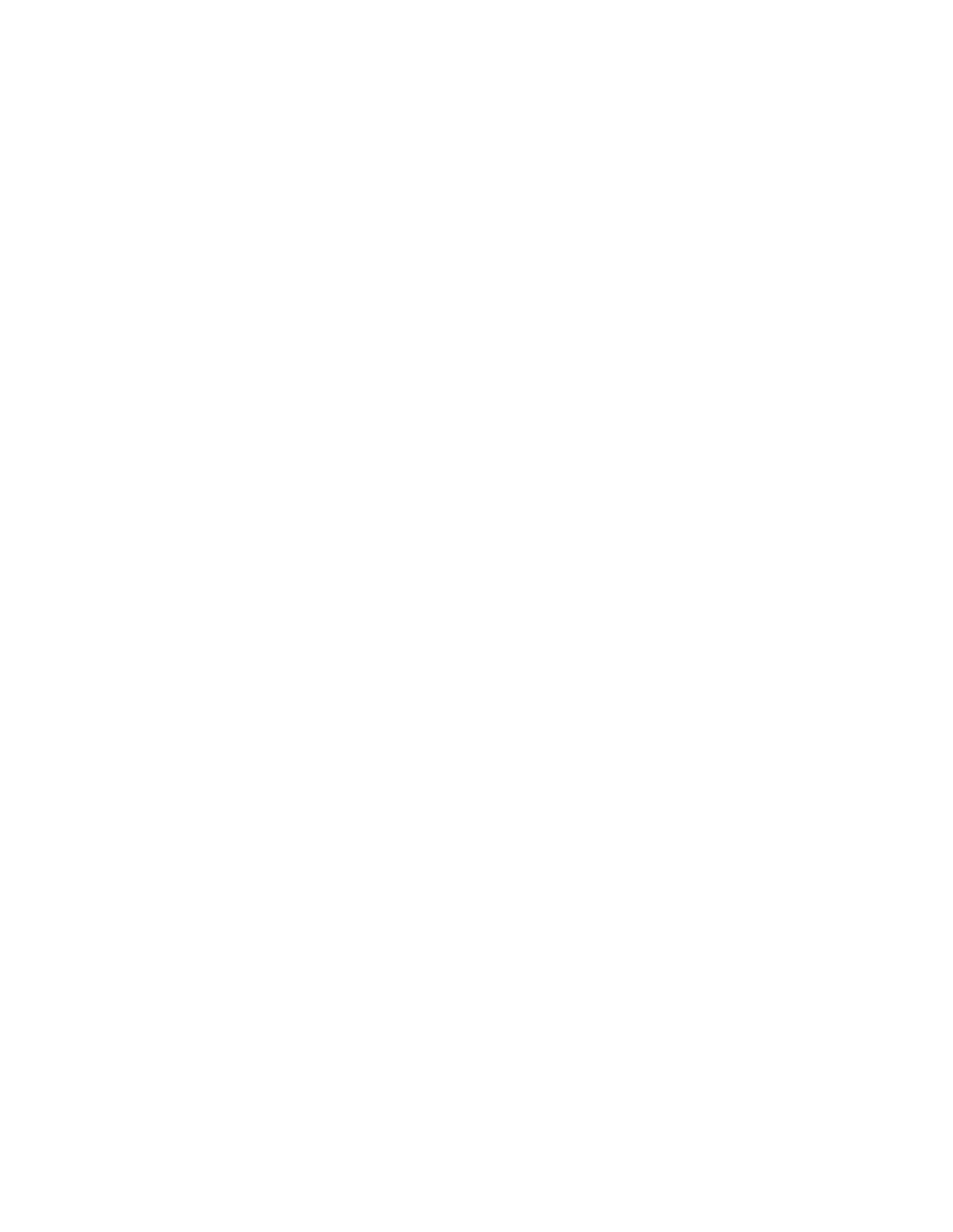is located, and the starting and ending position for the cluster. We provided each tool with the necessary files. For the WG tool, this is the TE locations found in the annotation file and total genome length. For the ROI tool, we provided the piRNA cluster locations, the TE annotation information and total length for the ROIs. For the MXROI tool, we used the same information that was used for the ROI tool with the exception of the information regarding the length of the ROI.

 We ran the tools on the piRNA data and generated table files representing the densities for the TEs within the whole genome for both mouse and rat using the WG tool. Using the ROI tool we obtained the densities for the TEs within piRNA clusters. We also created a matrix representing the densities for the TEs for each family and sub-family of transposable elements within each distinct piRNA cluster using the MXROI tool. To verify the accuracy of our calculation we compared the densities for the TEs within the genome calculated using our tool to the densities calculated using Repeat Masker. Figures 2 and Figure 3 below show the different densities for TEs across different regions within the mouse and rat genome.







Figure 3: Different Densities of TE in Rat

# **5. Conclusions**

 RepCalc is a tool designed to be used for generating detailed quantitative information about the distribution of certain classes of TE families and their subfamilies at the genome level, within specific ROIs and across individual sub-regions, utilizing TE annotation information available throughout the various databases and annotation tools designed for this purpose. The tool is comprised of three tools, each one of them provides the user with a different level of quantitative detail regarding the TE densities across different segments of the genome.

 To demonstrate how the tool works, we calculated the densities of TE families and sub-families within piRNA clusters and compared them to the TE densities within the genes and across the genomes of both mouse and rat utilizing two different piRNA databases. We found that the piRNA clusters that were extracted from piRNA bank exhibit a higher TE density than the JGU database for both the mouse and rat genes as well as across the whole genome.

#### **Availability And Requirements**

Project name: RepCalc Project home page: https://github.com/eenblam/repcalc Operating system: Windows, Linux, Mac OS X Programming languages: Python 3.4 Other requirements: Python 3.4, Tkinter

### **Competing Interests**

The authors declare that they have no competing interest.

### **Authors' Contributions**

TA, AP and FH developed the concept. TA and BE designed the software. BE implemented the software. TA and BE tested and evaluated the software. TA, AP and BE wrote the manuscript. All the authors read and approved the final manuscript.

## **Acknowledgements**

This work was supported by the National Science Foundation under award EPS-0903787. In addition we would like also to thank Dr. David Ray for his helpful suggestions throughout the work on this project.

# **References**

[1] Lander ES, Linton LM, Birren B, Nusbaum C, Zody MC, Baldwin J, et al. Initial sequencing and analysis of the human genome. *Nature*, 409:860–921, 2001.